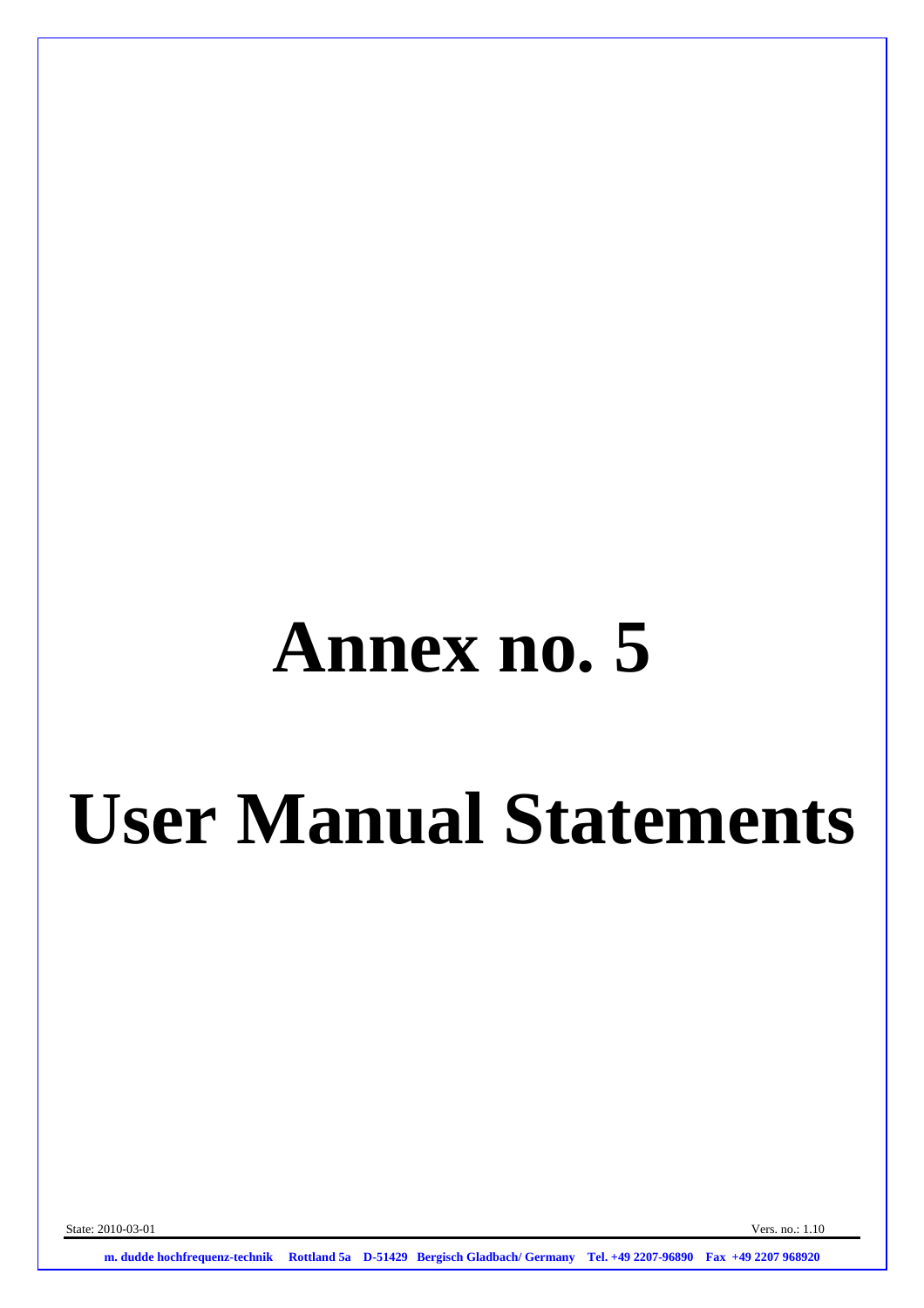## **m. dudde hochfrequenz-technik Rottland 5a, D-51429 Bergisch-Gladbach**

**DIN EN ISO/IEC 17025 certified DAkkS accreditation number: D-PL-12053-01** 

**Tel. : +49 22 07 - 96 89 - 0 Fax : +49 22 07 - 96 89 - 20 email: manfred.dudde@t-online.de www.dudde.com** 



Date: 2012-01-24

Brand/Trade name: Hirschmann Model name: 920287B FCC Certification Numbers: XTJ- 920287B

# **Subject: Compliance Statement in the Users Manual**

Dear Sirs,

On behalf of our customer Hirschmann Car Communication GmbH we declare that they ensure that the following will be included in a prominent location of the owner's manual of the car:

The title **"CAUTION TO USERS"** or **"FCC WARNING"**: **"NOTE"** or relevant title and "**Changes or modifications not expressly approved by the party responsible for compliance could void the user's authority to operate the equipment."** 

**This device complies with Part 15 of the FCC Rules. Operation is subject to the following two conditions: (1) this device may not cause harmful interference, and (2) this device must accept any interference received, including interference that may cause undesired operation.** 

Yours sincerely,

m. dudde hochfrequenz-technik

A. Morsbach

Andreas Morsbach Assistant Manager